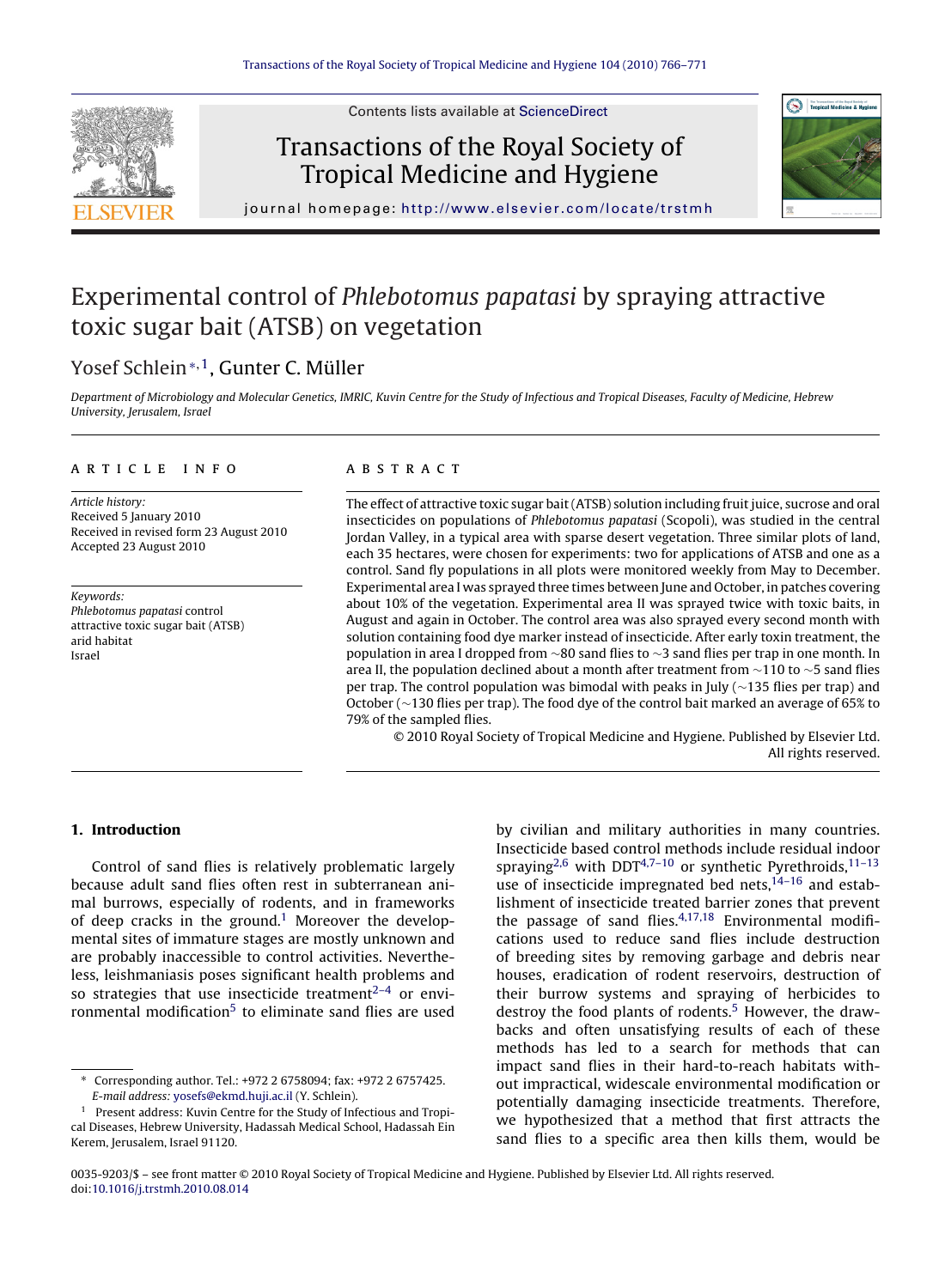a very useful tool to add to the sand fly control arsenal.

Like other groups of blood sucking flies, phlebotomine sand flies require sugar for survival. In nature, sand flies obtain essential sugars by feeding on plant tissues<sup>[19,20](#page-4-0)</sup> on honeydews excreted by aphids and coccids,  $2^{1-23}$  and on floral nectars when available[.24](#page-4-0) Like mosquitoes, Phlebotomus papatasi (Scopoli) apparently selects sugar sources accord-ing to olfactory cues<sup>[25](#page-4-0)</sup> and we hypothesized that attractive toxic sugar baits (ATSB), previously found to be effective against mosquitoes $26-28$  might also be effective in attracting and killing sugar questing sand flies. We tested this hypothesis by monitoring populations of Ph. papatasi after spraying patches of vegetation with ATSB or non-toxic, food dye marked control solution on three plots of land in the arid, central Jordan Valley.

## **2. Materials and methods**

#### 2.1. Study area

The study was carried out in the central Jordan Valley between early May and December 2008. In this region, large populations of Ph. papatasi are found in the colonies of the prevalent sand rats Psammomys obesus (Cretzschmar) which are the rodent reservoir of Leishmania major.<sup>[29,30](#page-4-0)</sup> In this area, vegetation is typically restricted to water catchments such as depressions and dry river beds. These island-like patches of vegetation are separated by almost barren desert. $31$  For our experiments, we chose three such vegetation islands, each about 35 hectares, that were about 1 km from each other and other similar vegetation islands. At the time of the experiments the annual winter vegetation was already dry and most of the remaining vegetation consisted of chenopod bushes of the species Atriplex halimus (L), Suaeda asphaltica (Boissier) and S. fruticosa (Gmelin). Typically, about 20 to 30% of the area is covered with these shrubs. In between these dominant chenopod bushes were scattered groups of large Tamarix nilotica trees (Bunge), Suaeda aegyptiaca (Zohary) and Prosopis farcta (Macbride) shrubs. The burrows of the P. obesus colonies were found in the shade of the chenopod bushes at an estimated density of two to three burrows per  $1000 \,\mathrm{m}^2$ .

#### 2.2. Experimental procedures

Three similar plots of ∼35 ha were chosen based on several factors: similar vegetation and vegetation cover, similar density of sand rat burrows and relative isolation of each plot from the others. Sand flies were monitored weekly by counting the catches of six CDC-like miniature light traps (Model 512, John W. Hock, Gainesville, FL, USA) from early May to early December (29 weeks).The traps were set in fixed places in each site in the open spaces between the vegetation at least 5 m from bushes and burrows and at least 20 m from each other.

Bait solutions for the experimental sites consisted of the following: ∼95% juice of over-ripe nectarines (Prunus persica var. nectarina: Rosacea), 5% red wine (Cabernet, Tishbi Estate Winery, Binyamina, Israel) and to this solution 10% W/V brown sugar ('Nature Sugar' brown, Louis Dreyfus, Israel), 10% W/V of a mixture of slow release substances and preservatives (BaitStab<sup>TM</sup>, Westham Ltd., Israel), 1.0% W/V oral insecticide (Boric Acid), and 0.04% w/v spinosad (Tracer®; Dow Agrosciences, Toronto, Ontario, Canada) was added. A similarly prepared solution with all components except insecticides but with the addition of 0.5% W/V orange food dye (Carmoisine E122, Stern, Natanya, Israel) was used for the control site. These solutions were ripened for 48 hrs, in covered buckets, outdoors in the sun with daily temperatures reaching up to  $\sim$ 30 <sup>0</sup>C. Two low risk insecticides were used in the experimental site recipe because in previous laboratory experiments, both toxins killed sand flies but spinosad killed more rapidly than boric acid while boric acid was more stable in the environment (unpublished data of the authors).

At each site, these solutions were sprayed as patches on a small proportion of the vegetation (∼10%) using a 7-liter hand sprayer (Killaspray, Model 4005, Hozelock-ASL, Birmingham, England). This amounted to spraying about one third of every third thicket or bush. Experimental area I was sprayed with toxic solution on the first day of June, August and October. Experimental area II was sprayed in August and October while the control area was similarly sprayed (without insecticide) in June, August, and October. For the observation of food dye in the abdomen, sand flies were immersed in a saline solution with a few drops of detergent and were examined under a dissection microscope.

#### 2.3. Statistical Analysis

Statistical analysis was carried out using the GraphPad Prism 5.0 (GraphPad Software Inc., La Jolla, CA, USA) statistical package. The numbers of female and male sand flies caught in the control site versus the two treated sites were analyzed using the unpaired one-tailed Student's t-test. Significance was taken at  $P < 0.05$ .

### **3. Results**

The control site population had two peaks between the initial spring growth and the decline towards the winter [\(Figure 1\).](#page-2-0) The first peak occurred at the beginning of July (week 9) when the average number of sand flies reached  $68.3 \pm 10.9$  females and  $70.17 \pm 9.82$  males per trap. The second peak occurred at the beginning of October (week 22) when the average reached  $61.8 \pm 15.5$  females and  $40.33 \pm 8.21$  males per trap. Between the peaks, the lowest catches occurred in August (week 16;  $21.3 \pm 4.85$  females and  $21.5 \pm 6.61$  males per trap). Thus, quantitative evaluation of the effect of ATSB compared to the control depends on the time of season. After spraying at the control site, the food dye marked 69.6% females and 75.4% of the males on the first night. The average of the whole experimental period was similar, 65.5% marked females and 70.3% males.

The beginning of the sand fly season is in April/May and at the first site, where three treatments were applied, their number had increased to  $31.83 \pm 5.952$  males,  $47.66 \pm 9.524$  females per trap at the time of the first toxin treatment (week 5). After a gradual decline in June (week 5 onwards), it dropped to an average of 0.837  $\pm$  0.148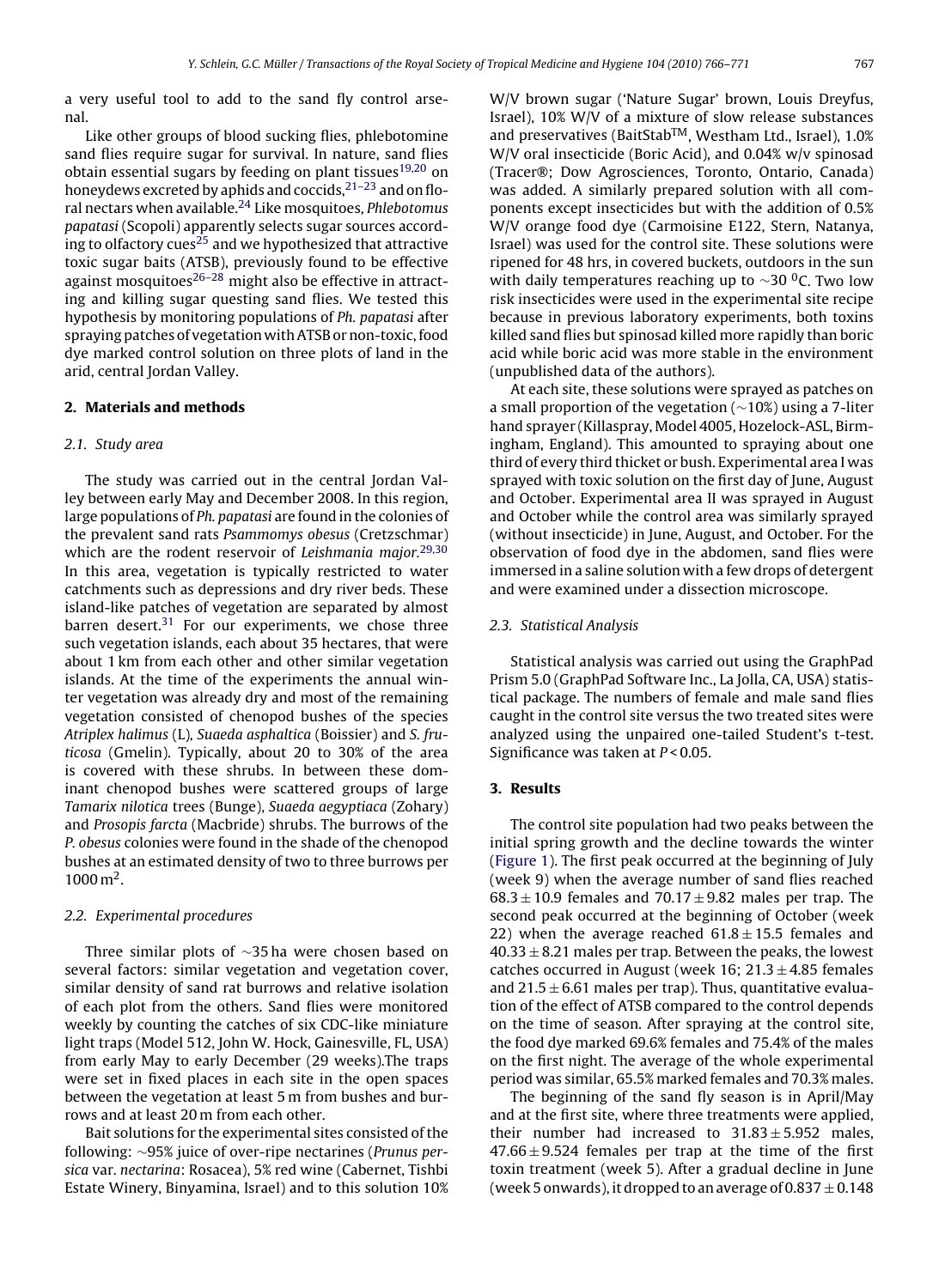<span id="page-2-0"></span>

Figure 1. Phlebotomus papatasi average catch per trap during the sand fly season in the control site. Attractive sugar bait with food dye but without toxin was sprayed three times on ∼10% of the vegetation. Monitoring began on 1 May (week 1) and concluded on 2 December (week 29). Treatments with control food-dye solution occurred on 1 June (week 5), 1 August (week 13) and 1 October (week 21).

males and  $1.92 \pm 0.430$  females per trap in the remaining six months (Figure 2). Compared to the control site, the number of females and the number of males were both significantly reduced after the first ATSB treatment  $(t = 6.987,$ df = 56,  $P < 0.05$  for females; t = 6.085, df = 56,  $P < 0.05$  for males).

At the second experimental site, the treatment was given in mid-season and again, during about a month (weeks 13–16), there was a decrease from a daily average of  $41.0 \pm 9.153$  males and 70.66  $\pm$  13.72 females per trap. This decrease persisted to give an average of  $1.89 \pm 0.787$  males and  $3.57 \pm 1.208$  females per trap four months after the initial decrease [\(Figure 3\).](#page-3-0) Compared to the control site, the number of females and males were significantly reduced after the initial ATSB treatment ( $t = 1.969$ , df = 56,  $P < 0.05$ for females;  $t = 1.716$ ,  $df = 56$ ,  $P < 0.05$  for males).

### **4. Discussion**

At the control site, the population peaked twice during the season, at the beginning of July (week 9) and again at the beginning of October (week 22). This bi-modal population density pattern is characteristic of Ph. papatasi in arid Middle Eastern habitats especially in Israel $4,32,33$  and has to be

taken into account when determining the best application schedule of ATSB. By using a dye marker in the non-toxic bait solution applied to the control site, we demonstrated that a high proportion of the local sand fly population fed on the bait. The observed marking rates for females (69.6%) and males (75.4%), however, represent only minimal rates of contact as the dye marker persists for only about two days due to digestion processes while the sand flies can sugar-feed throughout their lifespan, which can last up to several weeks under laboratory conditions (unpublished data of the authors).

In our trials, we wanted to verify that we were applying ATSB in locations with large sand fly populations and this is why we started relatively late with the ATSB application after the sand fly population had already built up. The effect of the ATSB was manifested gradually in both experiments (Figure 2, 3). With the first treatment in early June at site I (week 5), the population needed four weeks for a reduction of 95.2%, while at site II, with the first treatment in August (week 13), the population needed six weeks for a similar reduction of 92.3%. The observed delay in population reduction at both sites might have been due to the fact that larval development is slow and uneven. Therefore, the emergence of young adults that belonged to the same batch of eggsmay



**Figure 2.** Phlebotomus papatasi average catch per trap during the sand fly season in Experimental Site I. Attractive toxic sugar bait was sprayed three times on ∼10% of the vegetation. Treatments occurred on 1 June (week 5), 1 August (week 13) and 1 October (week 21).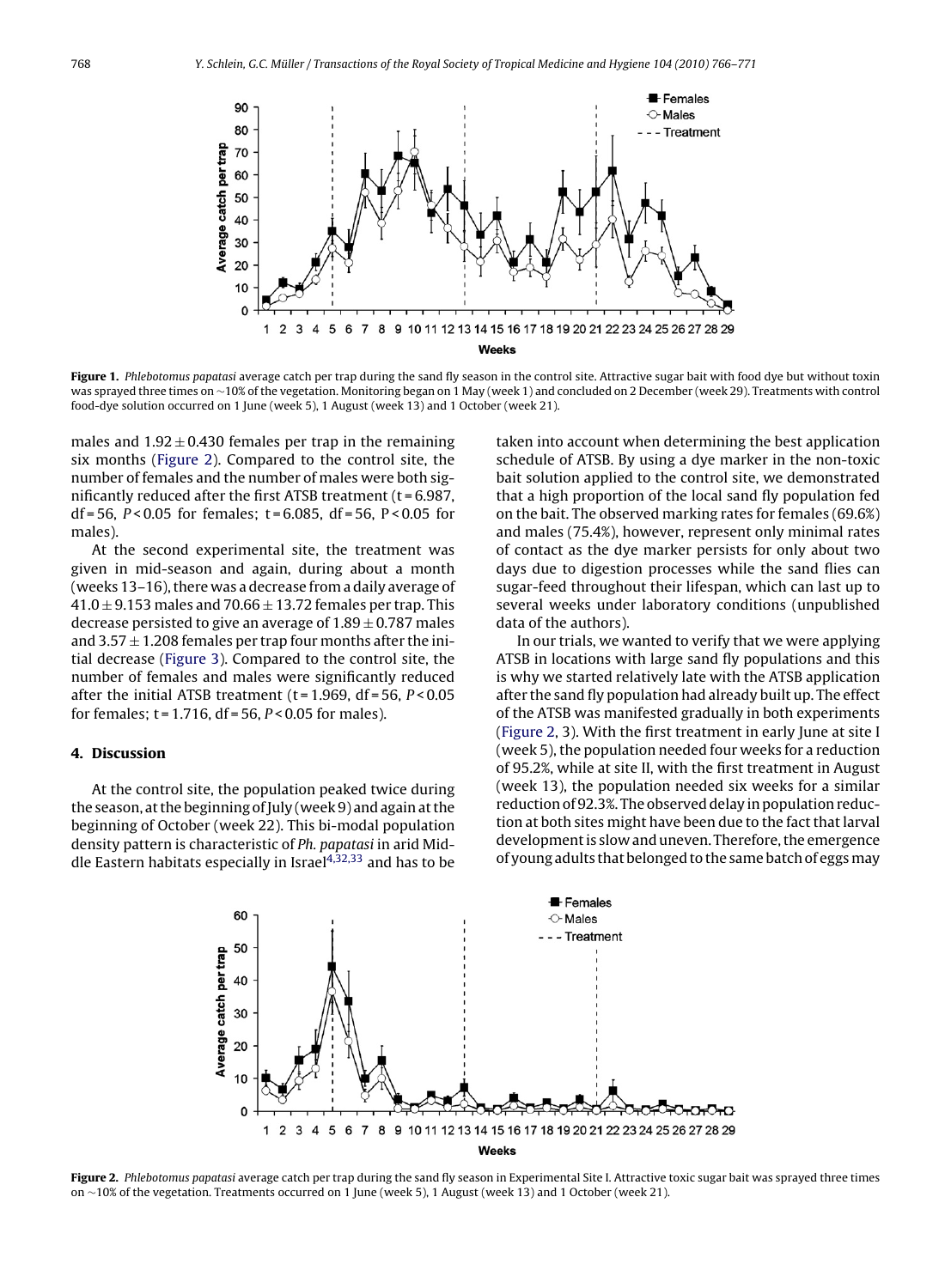<span id="page-3-0"></span>

Figure 3. Phlebotomus papatasi average catch per trap during the sand fly season in Experimental Site II. Attractive toxic sugar bait was sprayed twice on ∼10% of the vegetation. Treatments occurred on 1 August (week 13) and 1 October (week 21).

extend over a long period.<sup>[34](#page-4-0)</sup> Even under optimal insectary conditions in our experience the developmental time for the bulk of the flies is at least one month. This developmental cycle apparently also occurs in the field. In the ATSB treated area, the continuous emergence of adults probably replenished the population for quite a while after exposure of the present adults to the toxin. This assumption is supported by previous observations $35$  in the same habitats in the Jordan Valley, in which Ph. papatasi lived for six to eight days and 48.6%[35](#page-4-0) to 85% of the populations were young flies only one or two days old.<sup>[36–38](#page-4-0)</sup> The intensive emergence of young flies, combined with a long developmental period, suggests that it is difficult to achieve massive control in a short time. We presume that this is the reason for the slow decline of the sand fly population after application of ATSB.

Phlebotomine sand flies are susceptible to insecticides<sup> $2-4$ </sup> provided they come into contact with them, and in the past, some projects achieved effective sand fly control especially if  $DDT^{4,7-10}$  was used. Nevertheless, the US army studied a variety of pesticides in Iraq that had been applied using several different methods.<sup>39,40</sup> All treatments had only a minimal impact on sand fly abundance and there was never a dramatic reduction in abundance after a pesticide application. Different personal protection methods were also ineffective for various reasons, such as non-compliance with instructions for proper use.[39,40](#page-4-0) In general, contact insecticides have to be non-repellent and tangible in the normal course of sand fly movements and even then the sand fly–toxin contact may be insufficient. However, when sand flies are attracted to land on ATSB, their tarsal response to contact with the sugar leads to feeding  $4^{1,42}$  and thereby to ingestion of the oral toxin. In the current study, we chose to treat only around 10% of the vegetation at the sites. This was done to attract the sand flies to concentrated areas where they feed on toxic bait and are killed. This is advantageous because the sand flies do not need to land on, or be sprayed with, a specific contact-insecticide to be killed.

Additionally, like other biting flies, sand flies are developing resistance to pesticides. $43,44$  In addition to being highly effective, technologically simple and low-cost, the ATSB method is based on the use of oral toxins as opposed to contact insecticides used in insecticide residual spraying (IRS) or insecticide treated nets (ITNs). As such, this new approach circumvents many of the traditional problems relating to excito-repellency and the development of insecticide resistance in mosquitoes.[45,46](#page-5-0) Longer-term, we foresee operational strategies using ATSB solutions with mixtures of two or more different low risk insecticides to minimize the emergence of resistance in local sand fly populations, which is, of course, already a concern for the insecticides associated with ITN and IRS use for malaria vector control in Africa.[45-48](#page-5-0)

Physical measures to control sand flies are also problematic. Measures suitable for urban areas include destruction of breeding sites by removing garbage and debris near houses. In rural areas, environmental modification on a large scale involves the eradication of rodent reservoirs, destruction of their burrow systems and spraying of herbicides to destroy the food plants of these rodents. These approaches have been employed to control cutaneous leishmaniasis in Asian countries of the former USSR<sup>[5](#page-4-0)</sup> but obviously drastic methods that require periodic repetition are harmful to the environment and unsuitable for temporary settlements such as military camps. Also, eradication of the reservoirs does not necessarily reduce the sand fly population significantly since they are not the only breeding and resting sites.<sup>39,40</sup> Application of ATSB may help to overcome these problems.

The basic goal of this study was to demonstrate proof of the concept that sand flies can be controlled, like mosquitoes, $26-28$  with ATSB and herein, we successfully demonstrated this concept. We also think that in further studies, our methods need adjustment for the control of sand flies in other types of habitats where suitable vegetation is not available. Our hypothesis is that it is possible to improve the bait and the application method, which was originally developed for mosquitoes, by using more durable attractant formulations with a longer range of effect, and oral insecticides that, in outdoor conditions, remain active for a long time after application.

In future studies, the sand fly populations that survive ATSB applications for several weeks should be checked for their age. We assume that there might be a similar phenomenon with sand flies, as previously observed with mosquitoes, $26-28$  that sand flies caught shortly after ATSB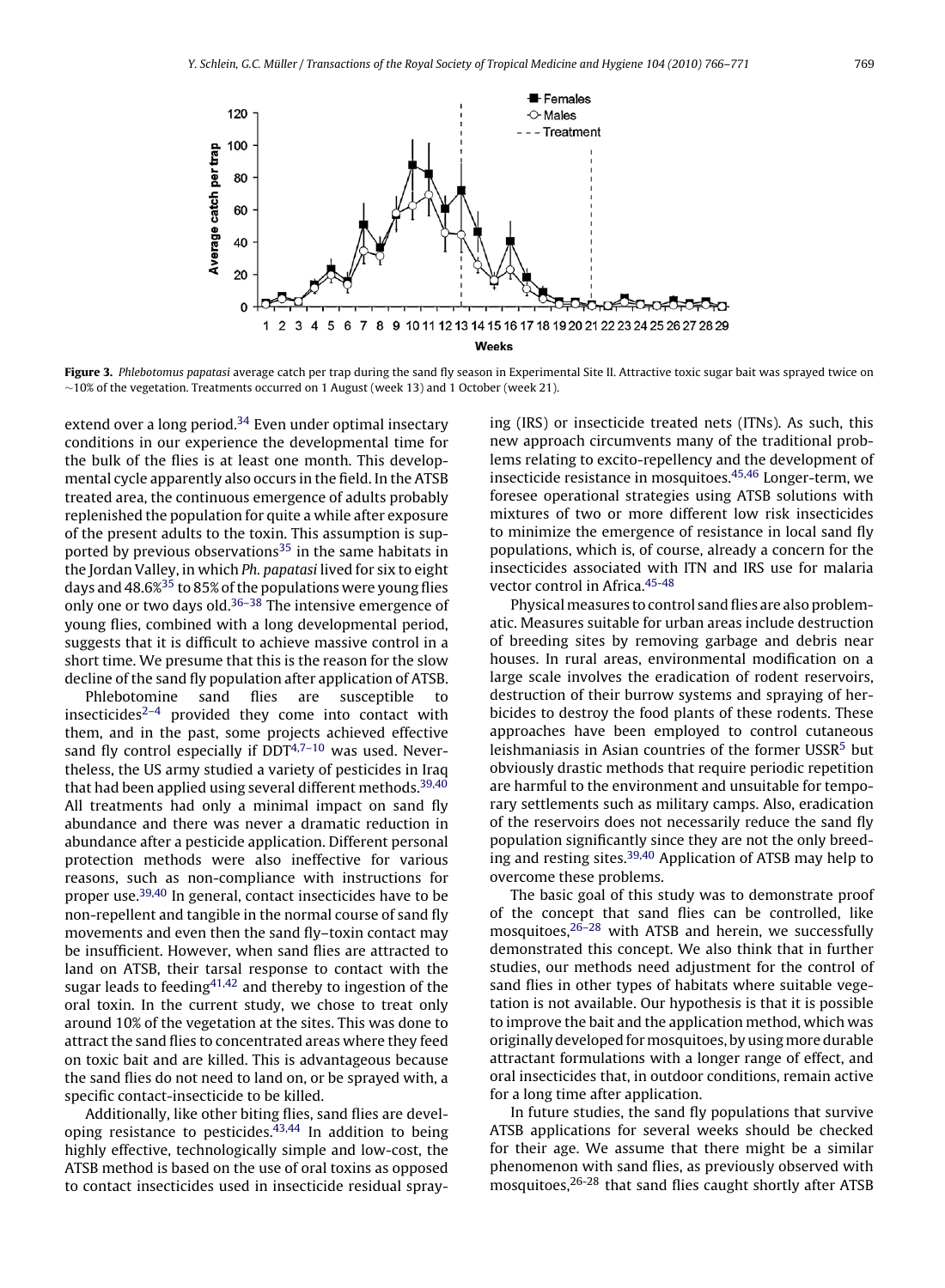<span id="page-4-0"></span>treatment, and as long as the bait is effective, will be mostly adults that are too young to carry and transmit Leishmania infections. We conclude that ATSB treatment for sand fly control should begin early in the season rather than at the first peak of sand fly populations in order to kill the maximum number of sand flies throughout the whole season.

**Authors' contributions:** GCM and YS were jointly responsible for the design and carrying out of the experiments. Most of the fieldwork was designed and conducted by GCM, whilst YS was responsible for the interpretation and presentation of the results. Both authors read, approved and revised the final manuscript. YS is guarantor of the paper.

**Acknowledgements:** The authors wish to thank Dr. Amy Junnila for her help in preparing the manuscript.

**Funding:** This project was supported by the Bill & Melinda Gates Foundation (grant 47302).

#### **Conflicts of interest:** None declared.

#### **Ethical approval:** Not required.

#### **References**

- 1. Lewis DJ. Phlebotomid sand flies. Bull World Health Organ 1971;**44**: 535–51.
- 2. Alexander B, Jaramillo C, Cadena H, Usma MC, Roa W, Travi BL. An attempt to control phlebotomine sandflies (Diptera: Psychodidae) by residual spraying with deltamethrin in a Colombian village. Mem Inst Oswaldo Cruz 1995;**90**:421–4.
- 3. Alexander B, Maroli M. Control of phlebotomine sandflies. Med Vet Entomol 2003;**17**:1–18.
- 4. Orshan L, Szekely D, Schnur H, Wilamowski A, Galer Y, Bitton S, et al. Attempt to control sand flies by insecticide-sprayed strips along the periphery of a village. J Vector Ecol 2006;**31**:114–8.
- 5. Vioukov VN. Control of transmission. In: Peters W, Killick-Kendrick R, editors. The Leishmaniases in biology and medicine, Vol. 2. London: Academic Press; 1987. p. 909–28.
- 6. Davies CR, Llanos-Cuentas EA, Campos P, Monge J, Leon E, Canales J. Spraying houses in the Peruvian Andes with lambdacyhalothrin protects residents against cutaneous leishmaniasis. Trans R Soc Trop Med Hyg 2000;**94**:631–6.
- 7. Hertig M, Fisher LR. Control of sandflies with DDT. Bull US Army Med Dept 1945;**88**:97.
- 8. Jacusiel F. Sandfly control with DDT residual spray. Field experiments in Palestine. Bull Entomol Res 1947;**38**:479–88.
- 9. Hertig M, Fairchild GB. The control of Phlebotomus in Peru with DDT. Amer J Trop Med Hyg 1948;**28**:207–30.
- 10. Hertig M. Phlebotomus and residual DDT in Greece and Italy. Am J Trop Med Hyg 1949;**29**:773–809.
- 11. Le Pont F, Padilla JM, Desjeux P, Richard A, Mouchet J. Impact de pulverisations de deltamethrine dans un foyer de leishmaniose de Bolivie. Annal Soc Belge Med Trop 1989;**69**:223–32.
- 12. Falcao AL, Falcao AR, Pinto CT, Gontijo CMF, Falqueto A. Effect of deltamethrin spraying on the sandfly populations in a focus of American cutaneous leishmaniasis. Mem Inst Oswaldo Cruz 1991;**86**:399–404.
- 13. Marcondes CB, Nascimento JA. Avaliacao da eficiencia de deltametrina (K-Othrine CE) no controle de Lutzomyia longipalpis (Diptera: Psychodidae), no municipio de Santa Rita, Paraiba, Brasil. Rev Soc Brasil de Med Trop 1993;**26**:15–8.
- 14. Alexander B. Sampling methods for phlebotomine sandflies (Diptera: Psychodidae). Med Vet Entomol 2000;**14**:109–22.
- 15. Rayburn H, Ashford R, Moshen M, Hewitt S, Rowland M. A randomized controlled trial of insecticide-treated bednets and chaddars or top sheets, and residual spraying of interior rooms for prevention of cutaneous leishmaniasis in Kabul, Afghanistan. Trans R Soc Trop Med Hyg 2000;**94**:361–6.
- 16. Ritmeijer K, Davies C, van Zorge R, Wang SJ, Schorscher J, Dongu'du SI, et al. Evaluation of a mass distribution programme for fine mesh impregnated bednets against visceral leishmaniasis in eastern Sudan. Trop Med Int Health 2007;**12**:404–14.
- 17. Esterre P, Chippaux JP, Lefait JF, Dedet JP. Evaluation d'un programme de lutte contre la leishmaniose cutanee dans un village forestier de Guyane francaise. Bull World Health Organ 1986;**64**:559–65.
- 18. Perich MJ, Hoch AL, Rizzo N, Rowton ED. Insecticide barrier spraying for the control of sandfly vectors of cutaneous leishmaniasis in rural Guatemala. Am J Trop Med Hyg 1995;**52**:485–8.
- 19. Schlein Y, Jacobson RL. Mortality of Leishmania major in Phlebotomus papatasi caused by plant feeding of the sand flies. Am J Trop Med Hyg 1994;**50**:20–7.
- 20. Schlein Y, Muller G. Assessment of plant tissue feeding by sand flies (Diptera: Psychodidae) and mosquitoes (Diptera: Culicidae). J Med Entomol 1995;**32**:882–7.
- 21. Moore JS, Kelly TB, Killick-Kendrick R, Killick-Kendrick M, Wallbanks KR, Molyneux DH. Honeydew sugars in wild caught Phlebotomus ariasi detected by high performance liquid chromatography (HPLC) and gas chromatography. Med Vet Entomol 1987;**1**:427– 34.
- 22. MacVicker JAK, Moore JS, Molyneux DH, Maroli M. Honeydew sugars in wild caught Italian phlebotomine sandflies (Diptera:Psychodidae) as detected by high performance liquid chromatography. Bull Entomol Res 1990;**80**:339–44.
- 23. Wallbanks KR, Moore JS, Bennet LR, Soren R, Molyneux DH, Carlin JM, et al. Aphid derived sugars in the neotropical sand fly Lutzomyia peruensis. Trop Med Parasit 1991;**42**:60–2.
- 24. Müller G, Schlein Y. Nectar and honeydew feeding of Phlebotomus papatasi in a focus of Leishmania major in Neot–Hakikar oasis. J Vector Ecol 2004;**29**:154–8.
- 25. Schlein Y, Yuval B. Leishmaniasis in the Jordan Valley. IV. Attraction of Phlebotomus papatasi (Diptera: Psychodidae) to plants in the field. J Med Entomol 1987;**24**:87–90.
- 26. Müller GC, Kravchenko VD, Schlein Y. Decline of Anopheles sergentii and Aedes caspius populations following presentation of attractive, toxic (Spinosad), sugar bait stations in an oasis. J Am Mosq Control Assoc 2008;**24**:147–9.
- 27. Müller GC, Junnila A, Schlein Y. Effective control of adult Culex pipiens by spraying an attractive toxic sugar bait solution in the vegetation near larval developmental sites. J Med Entomol 2010;**47**:63–6.
- 28. Müller GC, Junnila A, Qualls W, Revay EE, Kline DL., Allan S, et al. Control of Culex quinquefasciatus in a storm drain system in Florida with attractive toxic sugar baits (ATSB). Forthcoming 2010.
- 29. Schlein Y, Warburg A, Schnur LF, Gunders AE. Leishmaniasis in the Jordan Valley II. Sand flies and transmission in the central endemic area. Trans R Soc Trop Med Hyg 1982;**76**:582–6.
- 30. Schlein Y, Warburg A, Schnur LF, Le Blancq SM, Gunders AE. Leishmaniasis in Israel: reservoir hosts, sand fly vectors and leishmanial strains in the Negev, Central Arava and along the Dead Sea. Trans R Soc Trop Med Hyg 1984;**78**:480–4.
- 31. Danin A. Desert vegetation of Israel and Sinai. Jerusalem: Cana Publishing; 1983.
- 32. Kravchenko V, Wasserburg G, Warburg A. Bionomics of phlebotomine sandflies in the Galilee focus of cutaneous leishmaniasis in northern Israel. Med Vet Entomol 2004;**1**:418–28.
- 33. Wasserberg G, Yarom I, Warburg A. Seasonal abundance patterns of the sandfly Phlebotomus papatasi in climatically distinct foci of cutaneous leishmaniasis in Israeli deserts. Med Vet Entomol 2003;**17**:452–6.
- 34. Schmidt ML. Labority culture of two Phlebotomus species, P. papatasi and P. orientalis. Bull World Health Organ 1964;**31**:577–8.
- 35. Schlein Y, Jacobson RL. Sugar meals and longevity of the sandfly Phlebotomus papatasi in an arid focus of Leishmania major in the Jordan Valley. Med Vet Entomol 1999;**13**:65–71.
- 36. Magnarelli LA, Modi GB, Tesh RB. Follicular development and parity in phlebotomine sand flies (Diptera: Psychodidae). J Med Entomol 1984;**21**:681–9.
- 37. Yuval B. Populations of Phlebotomus papatasi (Diptera:Psychodidae) and the risk of Leishmania major transmission in three Jordan valley habitats. J Med Entomol 1991;**28**:492–5.
- 38. Yuval B, Warburg A, Schlein Y. Leishmaniasis in the Jordan Valley. V. Dispersal characteristics of the sand fly Phlebotomus papatasi. Med Vet Entomol 1988;**2**:391–5.
- 39. Coleman RE, Burkett DA, Putnam JL, Sherwood V, Caci JB, Jennings BT, et al. Impact of Phlebotomine Sand Flies on U.S. Military Operations at Tallil Air Base, Iraq: 1. Background, Military Situation, and Development of a "Leishmaniasis Control Program". J Med Entomol 2006;**43**:647–62.